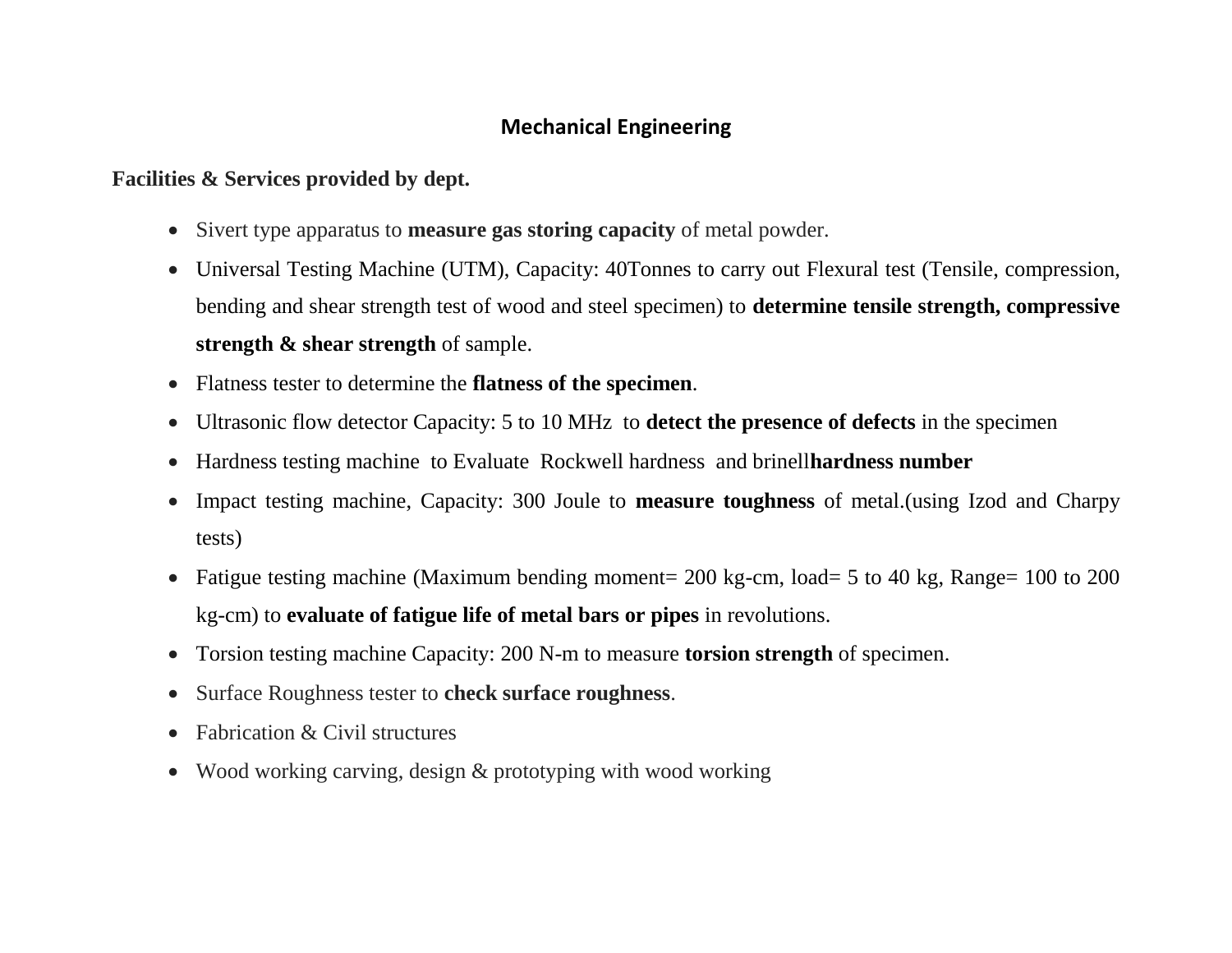## **Consultancy areas:-**

- Stress analysis
- Solid Modeling
- Material testing & characterization for strength
- Product life cycle analysis
- Fracture mechanics & Failure analysis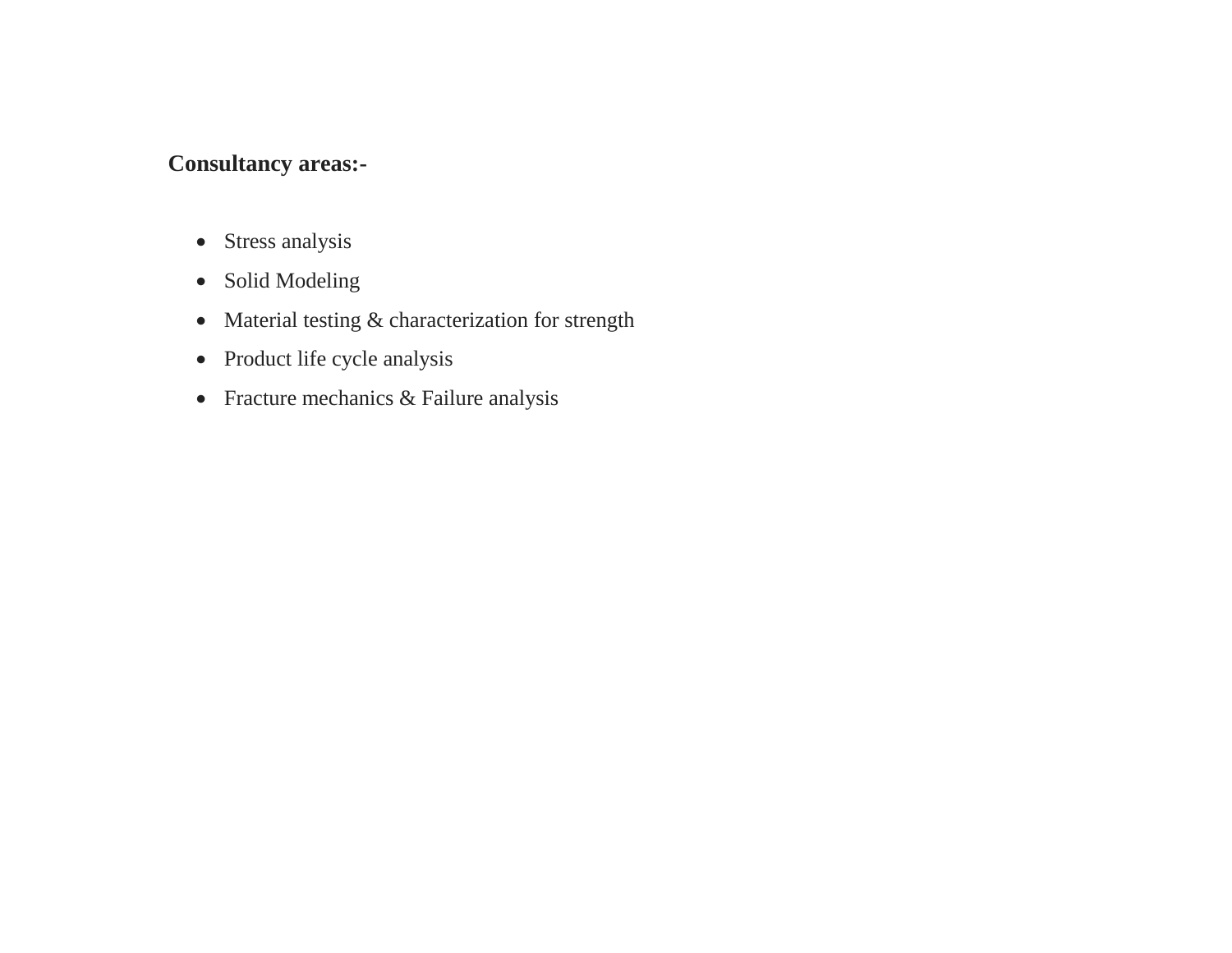## Available Equipments in the Department of Mechanical Engineering for consultancy.

| Sr. | Name of the                                                         | <b>Nature of Testing</b>                                                   | <b>Photos</b>                                                                                                                                                                                                                                                                                                                                                                                                                          |
|-----|---------------------------------------------------------------------|----------------------------------------------------------------------------|----------------------------------------------------------------------------------------------------------------------------------------------------------------------------------------------------------------------------------------------------------------------------------------------------------------------------------------------------------------------------------------------------------------------------------------|
| No. | Equipment                                                           |                                                                            |                                                                                                                                                                                                                                                                                                                                                                                                                                        |
| 01  | Universal<br>Testing<br>Machine (<br>UTM),<br>Capacity:<br>40Tonnes | Flexural test: Tensile,<br>compression, bending and<br>shear strength test | $\frac{1}{1-\frac{1}{1-\frac{1}{1-\frac{1}{1-\frac{1}{1-\frac{1}{1-\frac{1}{1-\frac{1}{1-\frac{1}{1-\frac{1}{1-\frac{1}{1-\frac{1}{1-\frac{1}{1-\frac{1}{1-\frac{1}{1-\frac{1}{1-\frac{1}{1-\frac{1}{1-\frac{1}{1-\frac{1}{1-\frac{1}{1-\frac{1}{1-\frac{1}{1-\frac{1}{1-\frac{1}{1-\frac{1}{1-\frac{1}{1-\frac{1}{1-\frac{1}{1-\frac{1}{1-\frac{1}{1-\frac{1}{1-\frac{1}{1-\frac{1}{1-\frac{1}{1-\frac{1}{1-\frac{1$<br><b>Separa</b> |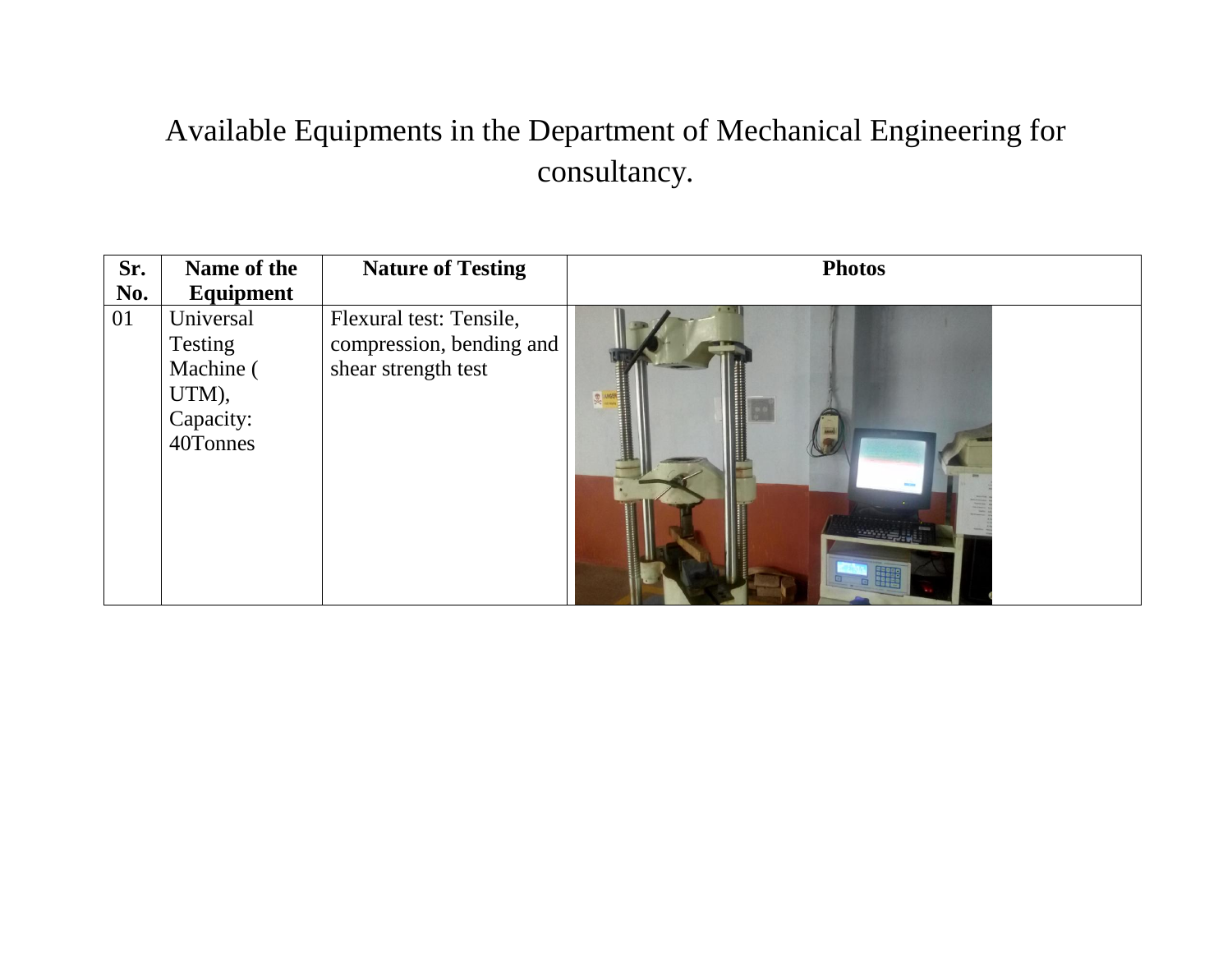| 02 | Torsion testing<br>machine<br>Capacity: 200<br>$N-m$                                                                                    | Torsion testing                               |  |
|----|-----------------------------------------------------------------------------------------------------------------------------------------|-----------------------------------------------|--|
| 03 | Fatigue testing<br>machine (<br>Maximum<br>bending<br>$moment = 200$<br>$kg-cm$ , load= 5<br>to 40 kg,<br>Range= 100 to<br>$200$ kg-cm) | Evaluation of fatigue life<br>in revaluations |  |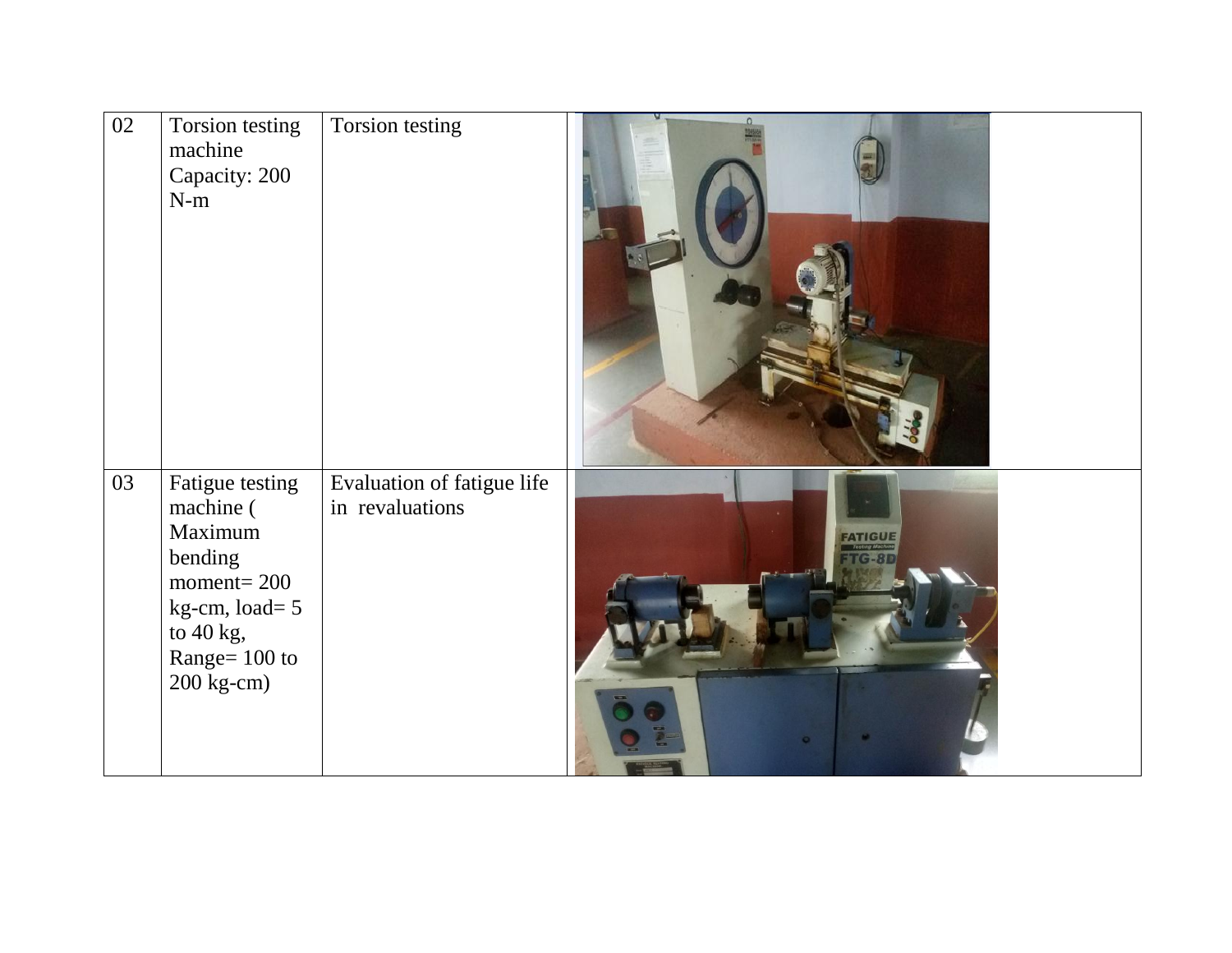| 04 | Ultrosonic flow<br>detector<br>Capactity: 5 to<br><b>10 MHz</b> | To detect the presence of<br>defects in the specimen | 1500  |
|----|-----------------------------------------------------------------|------------------------------------------------------|-------|
| 05 | Flatness tester                                                 | To determine the flatness<br>of the specimen         | Vlani |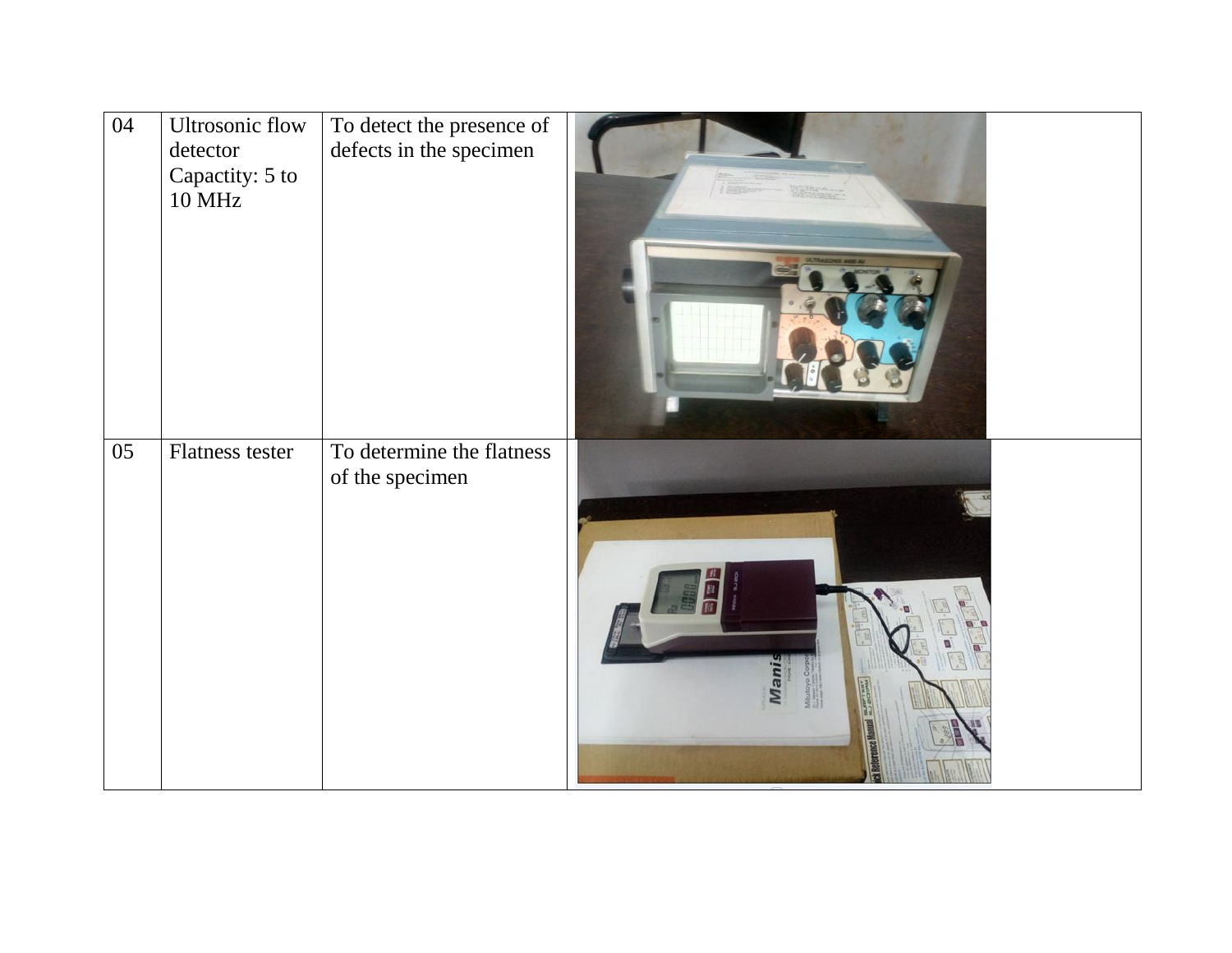| 06 | Rockwell cum<br>brinell hardness<br>testing machine  | Rockwell hardness test<br>and brinell hardness test (<br><b>Evaluation of Hardness</b><br>number) |  |
|----|------------------------------------------------------|---------------------------------------------------------------------------------------------------|--|
| 07 | Impact testing<br>machine,<br>Capacity: 300<br>Joule | Charpy and izod impact<br>test                                                                    |  |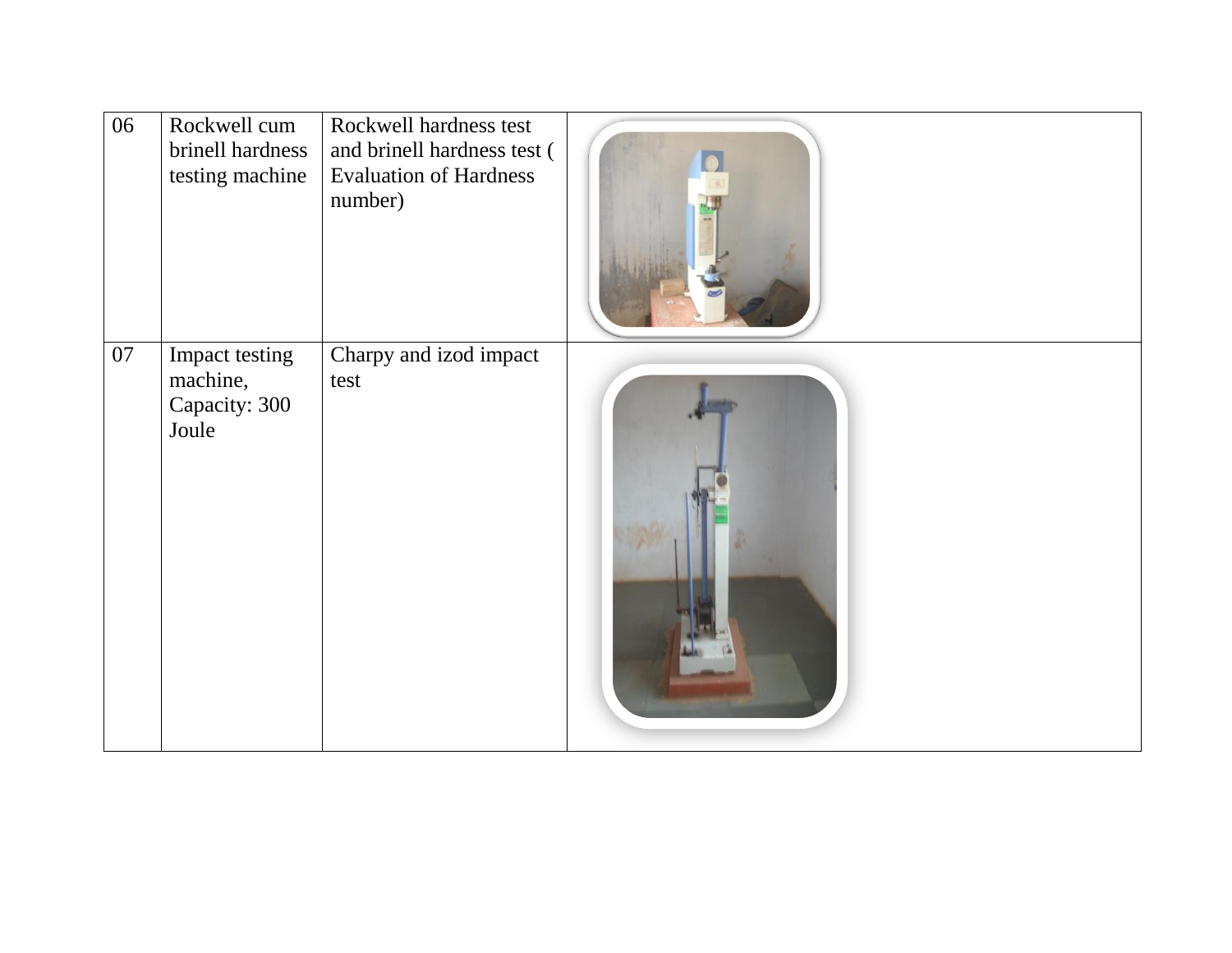| $\overline{8}$ | Sivert type<br>apparatus | To measure gas storing<br>capacity of metal powder | Pitot tube apparatus<br>Altech Industries,<br>Coimbatore<br>20.08.2006<br>22880<br>Total<br>193863.11 |
|----------------|--------------------------|----------------------------------------------------|-------------------------------------------------------------------------------------------------------|
|                |                          |                                                    | <b>HIGH VACUUM PUMPING SYSTEM</b>                                                                     |
|                |                          |                                                    | R6                                                                                                    |
|                |                          |                                                    | RP ON OP ON<br>$\blacksquare$<br>$\overline{\square}$                                                 |
|                |                          |                                                    |                                                                                                       |
|                |                          |                                                    |                                                                                                       |
|                |                          |                                                    |                                                                                                       |
|                |                          |                                                    |                                                                                                       |